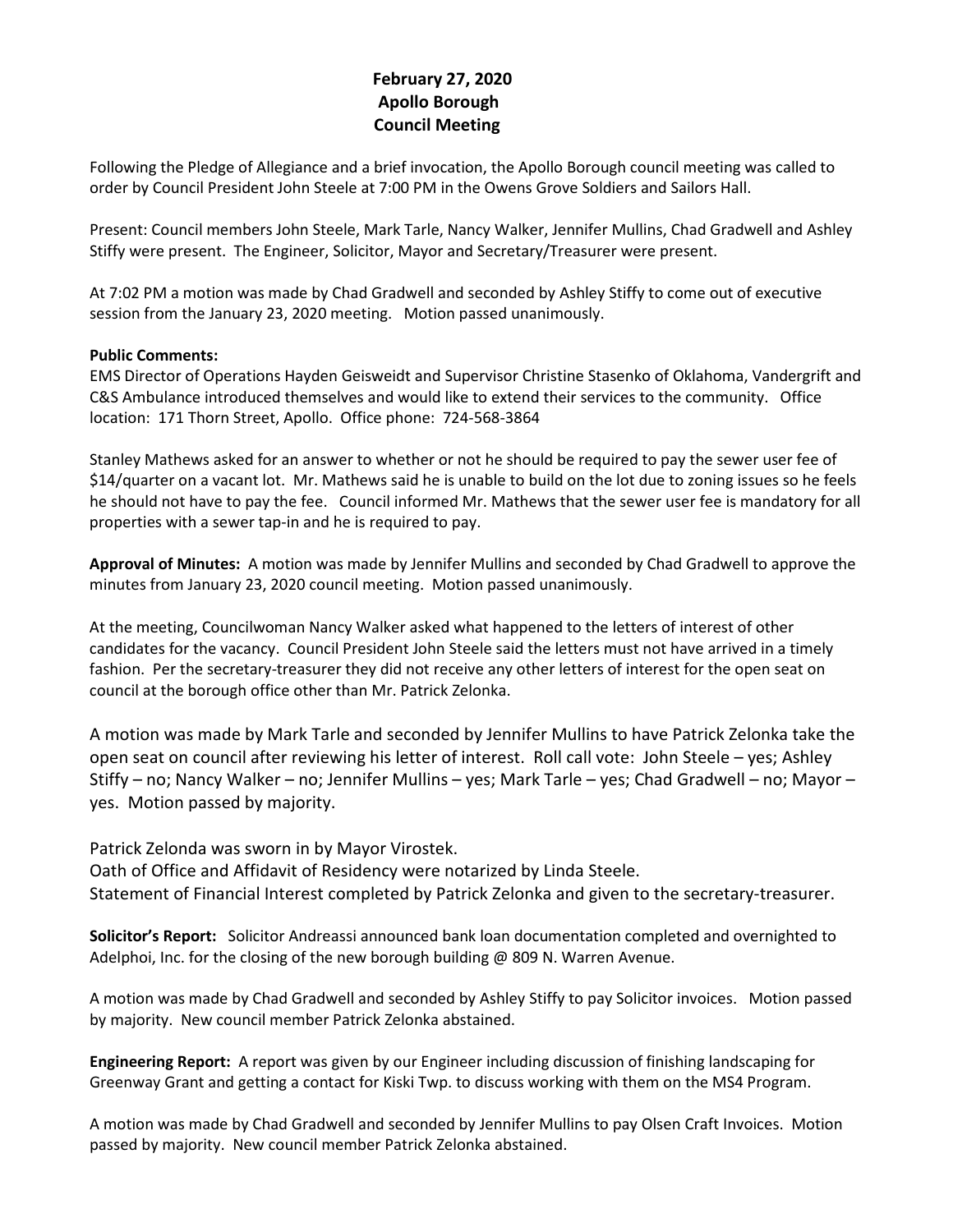## **Secretary/Treasurer Report:**

- ●Lions Club approval of Easter Egg Hunt in the Owens Grove Park on April 4th.
- ●American Legion approval on Poppy Day for May 8<sup>th</sup>. BZ Mart & Dollar Tree permit volunteers to pass out Poppies in front of their businesses. American Legion is also waiting on permission from Family Dollar.
- Apollo Free Methodist Church request waiver of fees to have a Community Easter Egg Hunt in the Soldiers & Sailors Hall and Owens Grove Park on April 11<sup>th</sup>.

●Treasurer's Report of Funds.

Council agreed unanimously to allow The American Legion to pass out Poppy's on May 8<sup>th</sup> in front of BZ Mart, Dollar Tree and Family Dollar with their permission.

A motion was made by Chad Gradwell and seconded by Nancy Walker to approve Lion's Club Easter Egg Hunt at the Owens Grove Park on April 4<sup>th</sup>. Motion passed unanimously.

A motion was made by Nancy Walker and seconded by Mark Tarle to waive the fees and approve Apollo Free Methodist Church Community Easter Egg Hunt at the Soldiers & Sailors Hall and Owens Grove Park. Motion passed unanimously.

**Mayor's Report:** A report was given by Mayor Virostek. Mayor Virostek added that she had attended the UCC Meeting on January  $8<sup>th</sup>$  and advised there are no changes.

## **Personnel/HR Committee Report:** John Steele – Chair

## **Public Works & Streets Committee Report:** Nancy Walker - Chair

Discussion on salt usage and more storage. The borough is required to buy so much per year through COSTARS. We have an abundance left over due to a mild winter season and need to come up with a solution to store it.

Public Works monitoring Water Authority putting in new lines to ensure sewage lines are not damaged.

## **Public Safety & Public Service Committee Report:** Ashley Stiffy - Chair

The Public Safety Committee along with the Apollo Borough police officers have interviewed two potential part time police officers to be put on the roster for emergency purposes and work one or two shifts a month if needed.

Discussion of the budget was debated and council was informed by the OIC that having the officers on the roster would not exceed the budget. The OIC also stated that the officers are familiar with the borough and would not require training.

Officer Baustert asked to address the chair and explained that they are only requesting to put these officers on the roster for additional help if needed. The officers that have been interviewed are experienced and have worked for the borough in the past. The borough is not mandated to give them hours/shifts by simply adding them to the roster.

A motion was made by Chad Gradwell and seconded by Ashley Stiffy to add Police Officers Danny Anthony and Steven Callipare to the police roster for emergency purposes consisting of 1-2 shifts a month on an as needed basis. Roll call vote: John Steele – no; Ashley Stiffy – yes; Nancy Walker – yes; Patrick Zelonka – abstained; Mark Tarle – yes; Jennifer Mullins – yes; Chad Gradwell – yes. Motion passed by majority.

## **Property & Planning Committee Report:** Mark Tarle – Chair

Zoning Officer and Property & Planning Chair discussion of updating the Vacancy Ordinance to make it more user friendly. The list started with 104 properties. In 2018 there were 50 and now down to 41 in 2019. Once the Vacancy Ordinance is updated and adopted, there should be another 20 properties off the list. Updates to the ordinance will be specifically aiming for abandoned and vacant properties that are becoming or already are a public nuisance.

Buyer still interested in River Front property. Restrictions on the land and numbers are still being discussed.